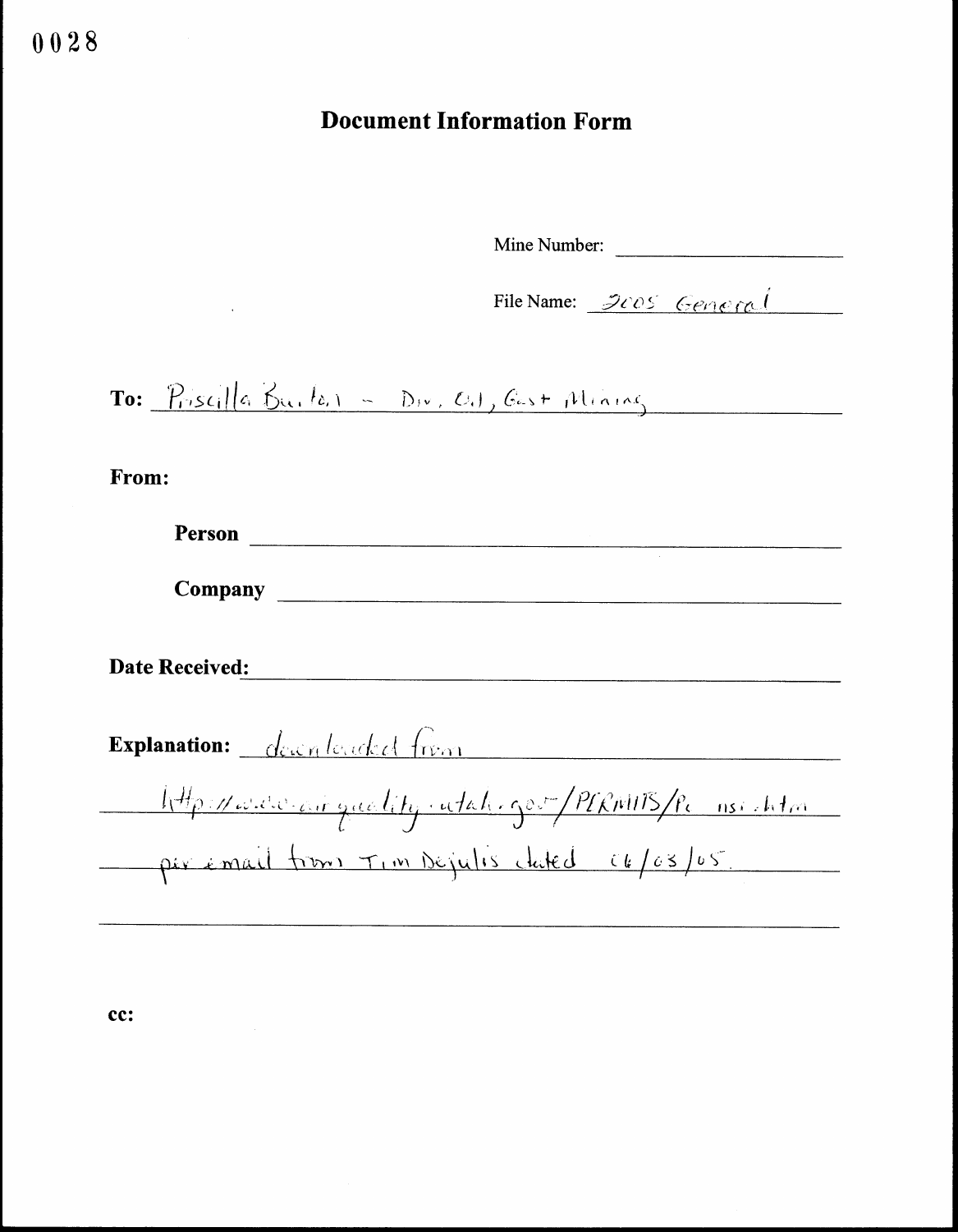

State of Utah

## Department of Environmental Quality

Dianne R. Nielson, Ph.D. Executive Director

DIVISION OF AIR QUALITY Richard W. Sprott Director

DAQE-IN2952003-05

May 12, 2005

Keith Thompson COVOL Engineered Fuels LLC 10653 South Riverfront Parkway, Suite 300 Sandy, Utah 84095 From Henrich Contents (Contents Contents Contents Contents Contents (Contents Contents Contents Contents Contents (Contents Contents Contents (Contents Contents Contents Contents (Contents Contents Contents Contents Conten Southeastern Utah<br>
Southeastern Utah<br>
Distribution of the Common Convenience<br>
Southeastern District Health<br>
District Department of<br>
District Health<br>
District Department<br>
District Health<br>
District Health<br>
District Health<br>
D

JON M. HUNTSMAN, JR. Governor GARY HERBERT Lieutenant Governor

Dear Mr. Thompson:

Re: Intent to Approve: Modification of Approval Order DAQE# AN2952001-03, by Adding Equipment and Increasing Blended Coal Production, Carbon County – CDS B ATT; NSPS;<br>TITLE V Minor, Project Code: N2952-003 TITLE V Minor,

The attached document is the Intent to Approve (ITA) for the above-referenced project . ITAs are subject to public review. Any comments received shall be considered before an Approval Order is issued.

Future correspondence on this Intent to Approve should include the engineer's name as well as the DAQE number as shown on the upper right-hand corner of this letter. Please direct any technical questions you may have on this project to Mr. Tim De Julis. He may be reached at (801) 536-4012.

Sincerely,

Rusty Ruby, Manager New Source Review Section

RR:TD:re

cc: Mike Owens, EPA Region VIII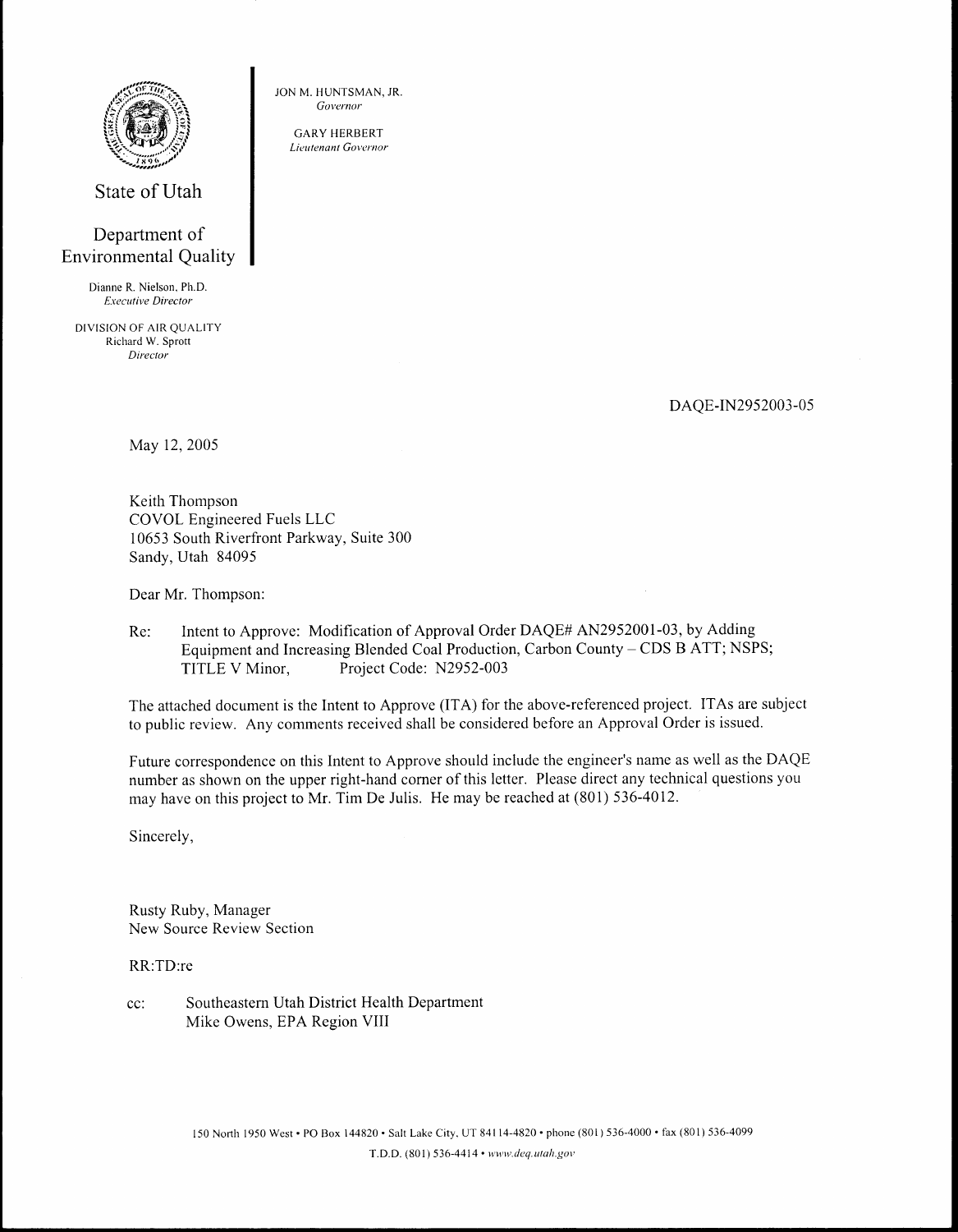## STATE OF UTAH

## Department of Environmental Quality

## Division of Air Quality

# INTENT TO APPROVE: Modification of Approval Order DAQE# AN 2952001-03 Adding Equipment

Prepared By: Tim De Julis, Engineer (801) 536-4012 t dejulis@utah.gov

### INTENT TO APPROVE NUMBER

DAQE-IN2952003-05

Date: May 12, 2005

COVOL Engineered Fuels LLC Source Contact Keith Thompson (801) 984-9400

> Richard W. Sprott Executive Secretary Utah Air Quality Board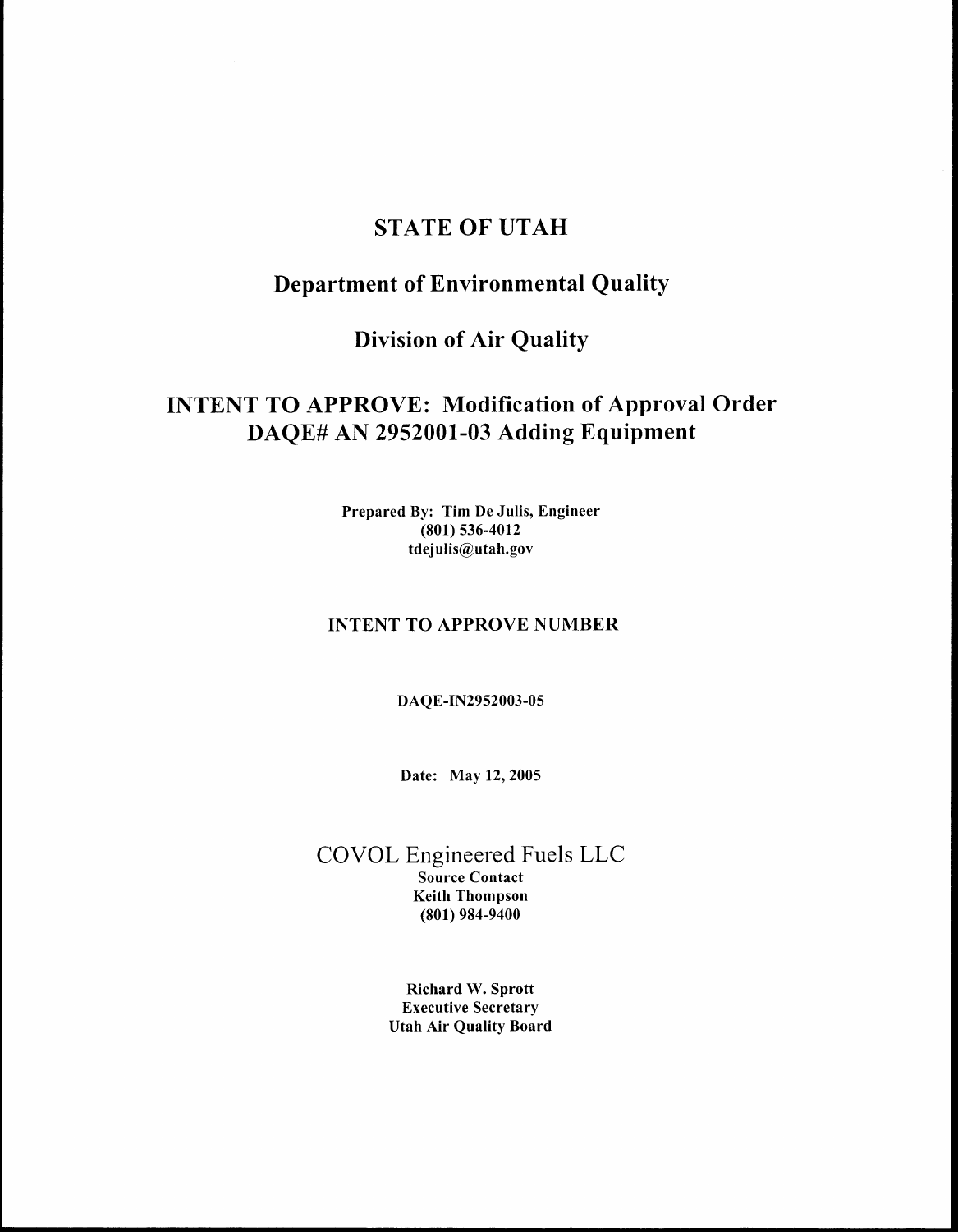#### Abstract

Covol Engineered Fuels, LC (CEF), proposes to modify the existing, blended coal preparation plant in Wellington, Carbon County, by adding equipment items, and increasing annual production. The plant will process as much as 1,500,000 tons of coal per year, utilizing crushers, screens, and air tables to create three different quality, blended coal products. Carbon County is an attainment area of the National Ambient Air Quality Standards (AAA QS) for all pollutants. New Source Performance Standards (NSPS) apply to this source (40 CFR 60 Subpart A, and Subpart Y). National Emission Standards for Hazardous Air Pollutants (NESHAP) and Maximum Available Control Technology (MACT) regulations do not apply to this source . Title V of the 1990 Clean Air Act applies to this minor source. This source does not require a Title V operating permit.

The emissions, in tons per year, will change as follows:  $PM_{10}$  (+7.12).

The changes in emissions will result in the following, in tons per year, potential to emit totals:  $PM_{10} =$ 7.91

The Notice of Intent (NOI) for the above-referenced project has been evaluated and has been found to be consistent with the requirements of the Utah Administrative Code Rule 307 (UAC R307) . Air pollution producing sources and/or their air control facilities may not be constructed, installed, established, or modified prior to the issuance of an Approval Order (AO) by the Executive Secretary of the Utah Air Quality Board.

A 30-day public comment period will be held in accordance with UAC R307-401-4 . A notice of intent to approve will be published in the Sun Advocate on May 19, 2005 . During the public comment period the proposal and the evaluation of its impact on air quality will be available for both you and the public to review and comment. If anyone so requests a public hearing it will be held in accordance with UAC R307-401-4. The hearing will be held as close as practicable to the location of the source. Any comments received during the public comment period and the hearing will be evaluated .

Please review the proposed AO conditions during this period and make any comments you may have . The proposed conditions of the AO may be changed as a result of the comments received. Unless changed, the AO will be based upon the following conditions:

#### **General Conditions:**

 

**1**. This Approval Order (AO) applies to the following company :

> Corporate Office Location Covol Engineered Fuels, LC 10653 South Riverfront Parkway, Suite 300 Sandy, Utah 84095

Phone Number (801) 984-9400<br>Fax Number (801) 984-9460 (801) 984-9460

The equipment listed in this AO shall be operated at the following location:

1865 West Ridge Road, Wellington, Carbon County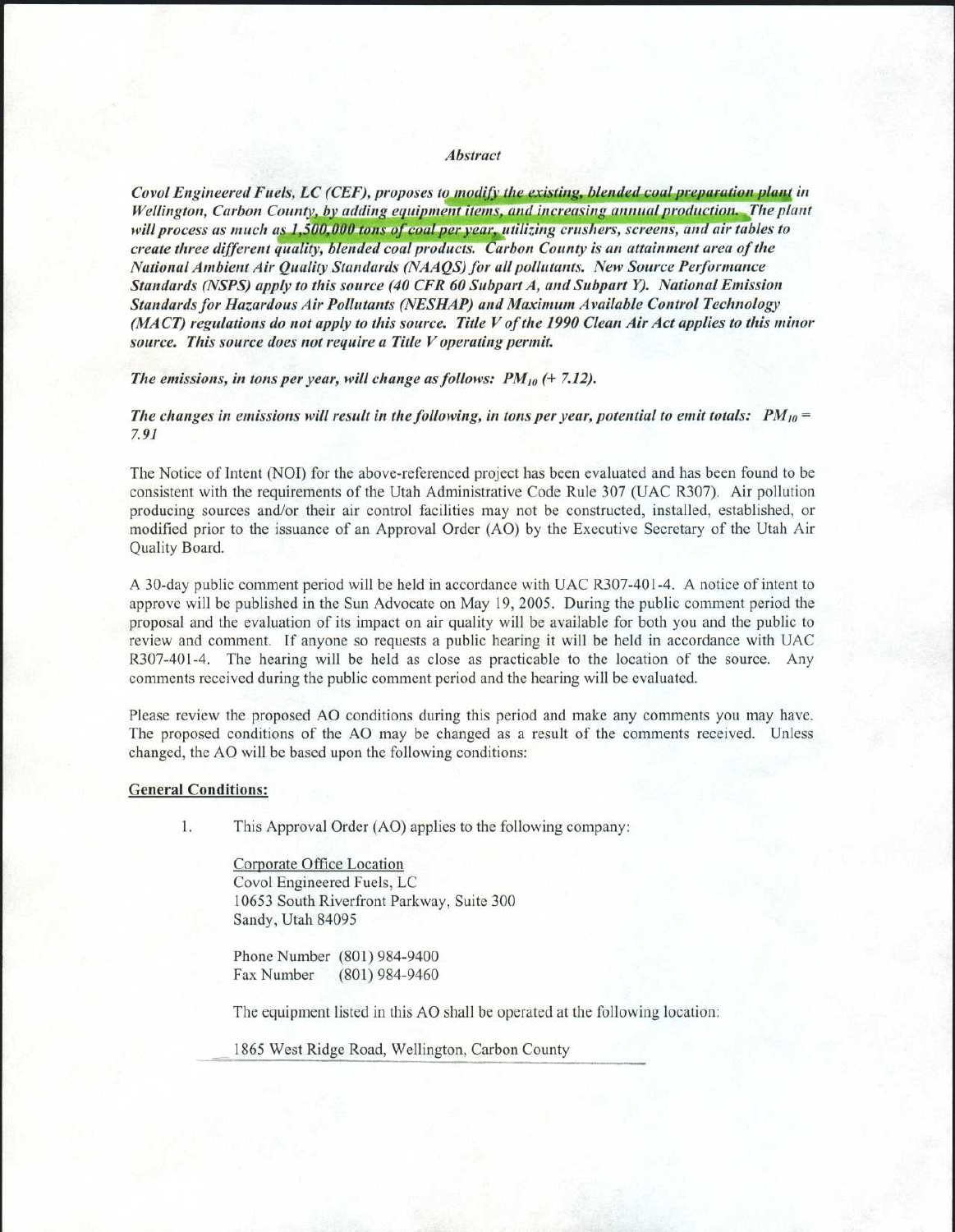Universal Transverse Mercator (UTM) Coordinate System: UTM Datum NAD27 4,374 .55 kilometers Northing, 520 .27 kilometers Easting, Zone 12

- 2. All definitions, terms, abbreviations, and references used in this AO conform to those used in the Utah Administrative Code (UAC) Rule 307 (R307), and Title 40 of the Code of Federal Regulations (40 CFR). Unless noted otherwise, references cited in these AO conditions refer to those rules.
- 3 . The limits set forth in this AO shall not be exceeded without prior approval in accordance with R307-401.
- $4.$ Modifications to the equipment, or processes approved by this AO that could affect the emissions covered by this AO must be reviewed, and approved in accordance with R307-401-1.
- 5 . All records referenced in this AO, or in applicable NSPS, which are required to be kept by the owner/operator, shall be made available to the Executive Secretary or Executive Secretary's representative upon request, and the records shall include the two-year period prior to the date of the request. Records shall be kept for the following minimum periods:
	- A. Emission inventories Five years from the due date of each emission statement or until the next inventory is due, whichever is longer .
	- B. All other records Two years
- 6 . CEF shall install the various coal preparation equipment items listed in condition 8, and shall conduct its operations of the coal preparation plant in accordance with the terms, and conditions of this AO, which was written pursuant to CEF's Notice of Intent submitted to the Division of Air Quality (DAQ) on February 9, 2005, and additional information submitted to the DAQ on February 17, 2005, March 4, 2005, March 7, 2005, March 9, 2005, March 11, 2005, March 15, 2005, April 8, 2005, April 13, 2005, April 15, 2005, and April 19, 2005.
- 7 . This AO shall replace the AO (DAQE-AN2952001-03) dated December 18, 2003 .
- 8 . The approved installations shall consist of the following equipment (or equivalent\*) :
	- A. Coal handling/ Preparation Equipment 40 CFR 60 Subpart Y One (1) Crusher One (1) Screen Two (2) Feed Hoppers Three (3) Air Tables Various Conveyor Belts, or Radial Stacking Devices
	- B. Three (3) Fabric Filter Baghouses
	- C. One (1) Material Storage Silo<br>Capacity: 200 tons Capacity: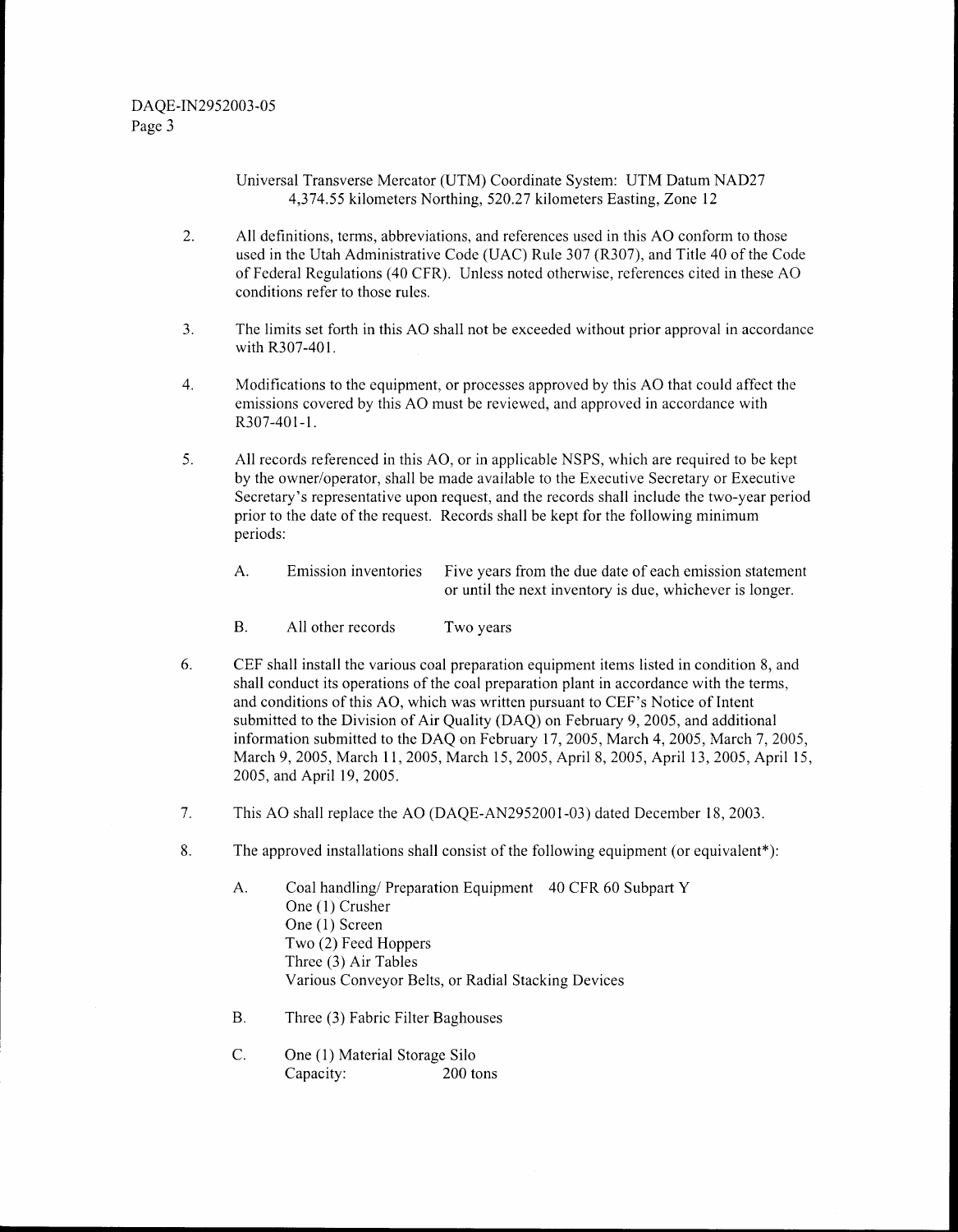- $D$ . Various Off-highway Equipment items \*\* Front-end Loaders
- \* Equivalency shall be detennined by the Executive Secretary .
- \*\* This equipment is listed for informational purposes only.
- 9. The three baghouses shall control process streams from the air cleaning tables . All exhaust air from the air cleaning tables shall be routed through one of the three baghouses before being vented to the atmosphere. All filtered material collected within each baghouse shall discharge to an enclosed conveyance device . The fabric filters installed in each baghouse shall have porosity of 0.5 micrometers, or use equivalent technology as determined by the Executive Secretary.
- $10<sub>1</sub>$ A manometer or magnehelic pressure gauge shall be installed to measure the differential pressure across the fabric filters in each baghouse . Static pressure differential across the fabric filter shall be between 1.5 to 6.0 inches of water column. The pressure gauge shall be located such that an inspector /operator can safely read the indicator at any time . The reading shall be accurate to within plus or minus 1.0 inches water column. The instrument shall be calibrated according to the manufactures instructions at least once every 12 months. Intermittent recording of the reading is required on a once per operational day basis.
- 11 . CEF shall notify the Executive Secretary in writing when the installation of the equipment listed in Condition #8 has been completed and is operational, as an initial compliance inspection is required. To insure proper credit when notifying the Executive Secretary, send your correspondence to the Executive Secretary, attn: Compliance Section.

If construction and/or installation has not been completed within eighteen months from the date of this AO, the Executive Secretary shall be notified in writing on the status of the construction and/or installation. At that time, the Executive Secretary shall require documentation of the continuous construction and/or installation of the operation and may revoke the AO in accordance with R307-401-11.

#### Limitations and Tests Procedures

- 12. Visible emissions from the following emission points shall not exceed the following values:
	- A. All crushers - 15% opacity
	- B. All screens - 10% opacity
	- C. All conveyor transfer points - 10% opacity
	- D. All baghouse exhaust stacks - 10% opacity
	- $E_{\perp}$ All other points - 20% opacity

Opacity observations of emissions from stationary sources shall be conducted according to 40 CFR 60, Appendix A, Method 9.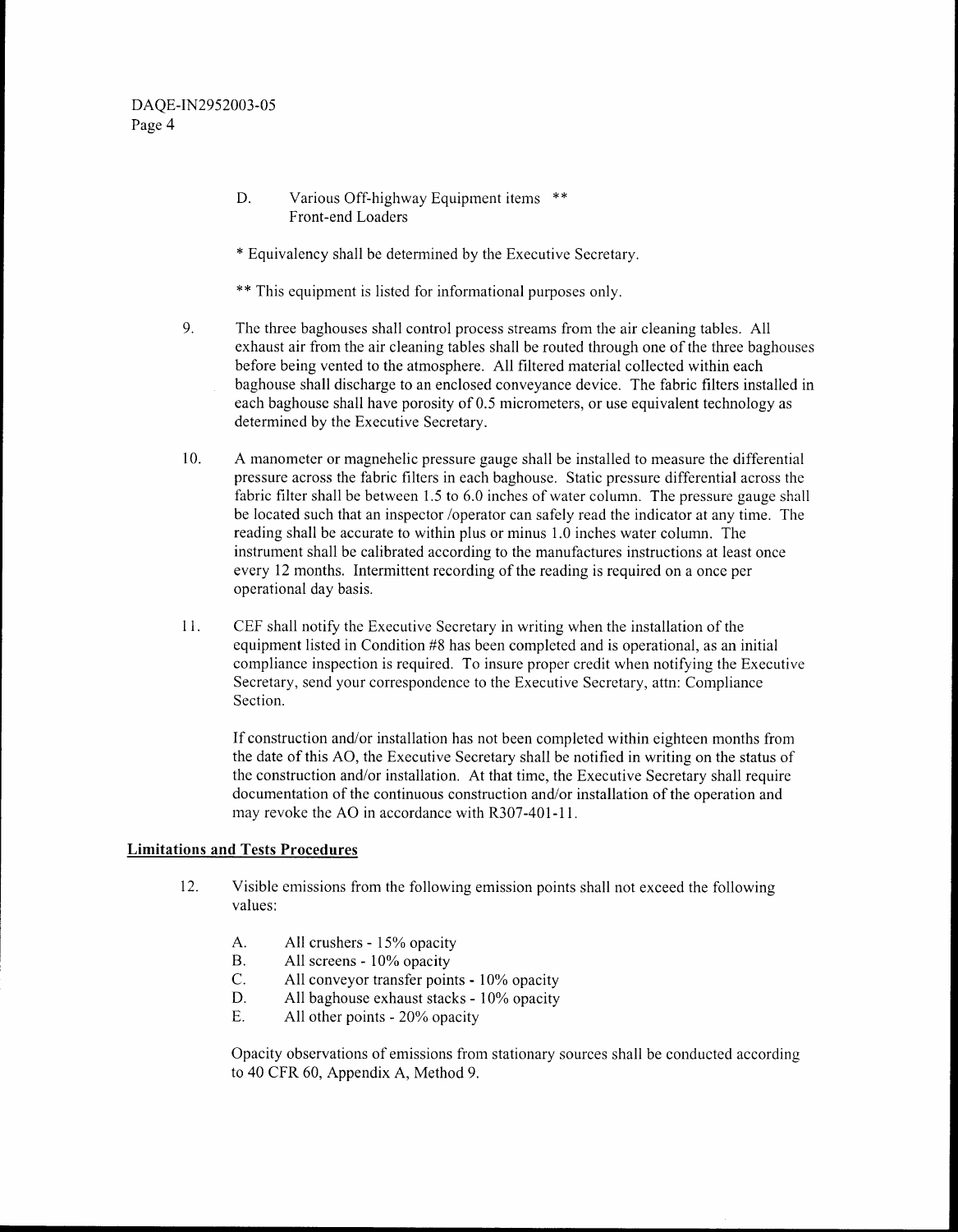For sources that are subject to NSPS, opacity shall be determined by conducting observations in accordance with 40 CFR 60 .11(b) and 40 CFR 60, Appendix A, Method 9.

13. The following limit shall not be exceeded:

1,500,000 tons of coal processed per rolling 12-month period

To determine compliance with a rolling 12-month total the owner/operator shall calculate a new 12-month total by the twentieth day of each month using data from the previous 12 months. Records of production shall be kept for all periods when the plant is in operation . Coal production shall be determined by examination of CEF billing records, and/or weight receipts. The records of coal production shall be kept on a daily basis.

#### Roads, and Fugitive Dust

- 14 . The facility shall abide by all applicable requirements of R307-205 for Fugitive Emission and Fugitive Dust sources.
- 15. Visible fugitive dust emissions from haul-road traffic and mobile equipment in operational areas shall not exceed 20% opacity . Visible emissions determinations for traffic sources shall use procedures similar to Method 9. The normal requirement for observations to be made at 15-second intervals over a six-minute period, however, shall not apply . Six points, distributed along the length of the haul road or in the operational area, shall be chosen by the Executive Secretary, or the Executive Secretary's representative . An opacity reading shall be made at each point when a vehicle passes the selected points. Opacity readings shall be made 1/2 vehicle length, or greater behind the vehicle, and at approximately 1/2 the height of the vehicle, or greater . The accumulated six readings shall be averaged for the compliance value .
- 16. All unpaved operational areas that are used by mobile equipment shall be water sprayed, and/or chemically treated to control fugitive dust . An application of water, or chemical treatment shall be used. Treatment shall be of sufficient frequency, intensity, and duration to maintain the surface material in a damp/moist condition unless it is below freezing. The opacity shall not exceed 20% during all times the areas are in use. If chemical treatment is to be used, the plan must be approved by the Executive Secretary . Records of water, and/or chemical treatment shall be kept for all periods when the plant is in operation. The records shall include the following items:
	- A.<br>B. Date
	- B. Number of treatments made, dilution ratio, and quantity<br>C. Rainfall received. if any, and approximate amount
	- C. Rainfall received, if any, and approximate amount<br>D. Time of day treatments were made
	- D. Time of day treatments were made<br>E. Records of temperature if the temperature
	- Records of temperature if the temperature is below freezing.
- 17 . The in-plant haul roads shall be paved, and shall be periodically swept, or sprayed clean as dry conditions warrant, or as determined necessary by the Executive Secretary .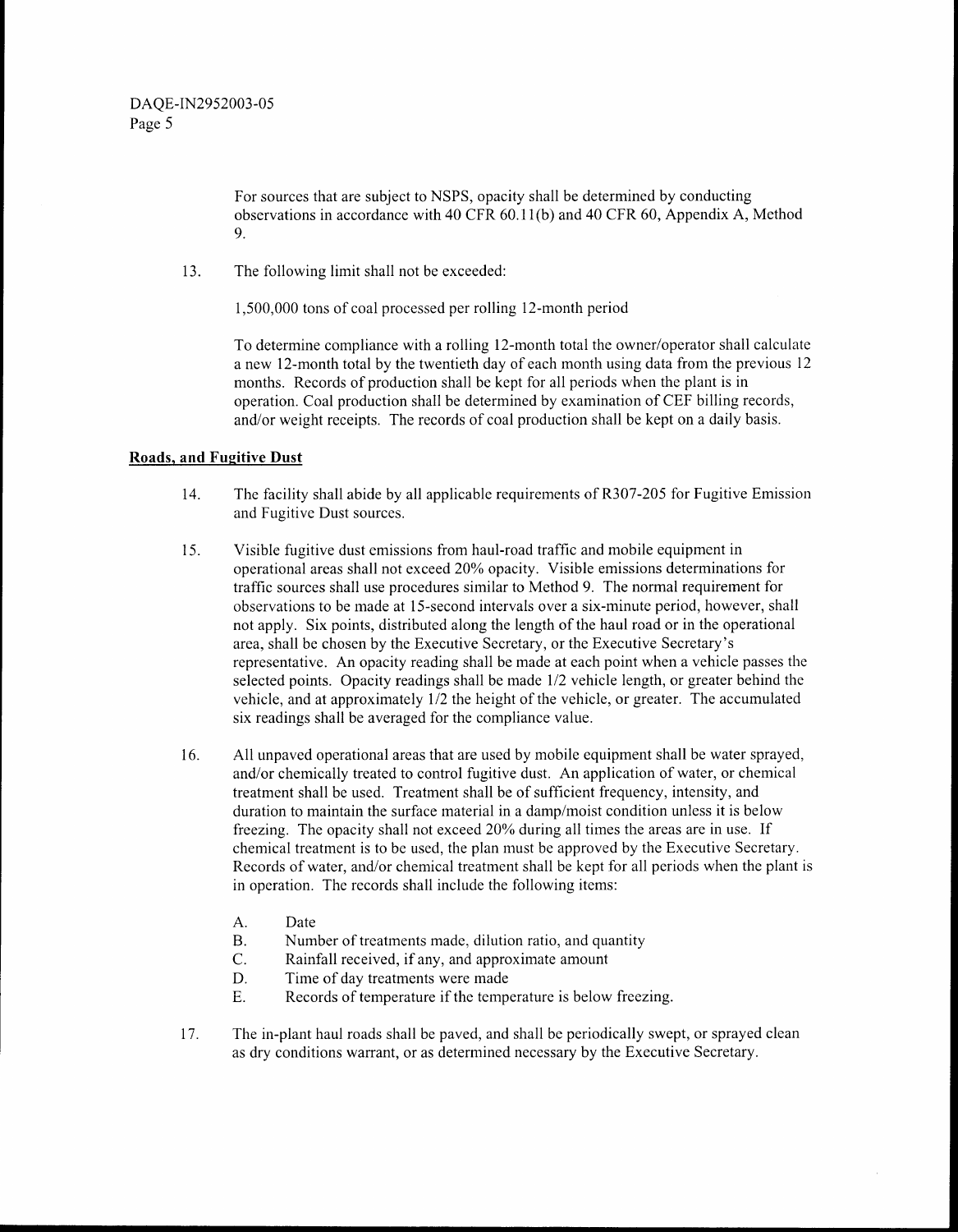Records of cleaning paved roads shall be kept for periods the plant is in operation. The records shall include the following items :

- A.<br>B. Date of cleaning(s)
- Time of day cleaning(s) were performed
- 18 . The haul road shall not exceed 0 .69 miles in combined length, and the vehicle speed along the haul road shall not exceed 10 miles per hour.
- 19. The storage piles shall be watered to minimize generation of fugitive dusts, as dry conditions warrant, or as determined necessary by the Executive Secretary . Records of water, and/or chemical treatment shall be kept for all periods when the plant is in operation.
- 20 . All conveyors, and radial stacking devices shall be covered, or enclosed along their length. The radial stacker conveyor drop, the truck loading chutes at the product storage silo, and the alternate product loading hopper shall be equipped with telescoping discharge tubes.

### Federal Limitations and Requirements

21. In addition to the requirements of this AO, all applicable provisions of 40 CFR 60, New Source Performance Standards (NSPS) Subpart A, 40 CFR 60.1 to 60.18, and Subpart Y, 40 CFR 60.250 to 60 .254 (Standards of Performance for Coal Preparation Plants) apply to this installation.

### Records&Miscellaneous

- 22. At all times, including periods of startup, shutdown, and malfunction, owners and operators shall, to the extent practicable, maintain and operate any equipment approved under this Approval Order including associated air pollution control equipment in a manner consistent with good air pollution control practice for minimizing emissions . Determination of whether acceptable operating and maintenance procedures are being used will be based on information available to the Executive Secretary which may include, but is not limited to, monitoring results, opacity observations, review of operating and maintenance procedures, and inspection of the source . All maintenance performed on equipment authorized by this AO shall be recorded.
- 23. The owner/operator shall comply with R307-150 Series. Inventories, Testing and Monitoring.
- 24. The owner/operator shall comply with R307-107. General Requirements: Unavoidable Breakdowns.

The Executive Secretary shall be notified in writing if the company is sold or changes its name .

This AO in no way releases the owner or operator from any liability for compliance with all other applicable federal, state, and local regulations including R307 .